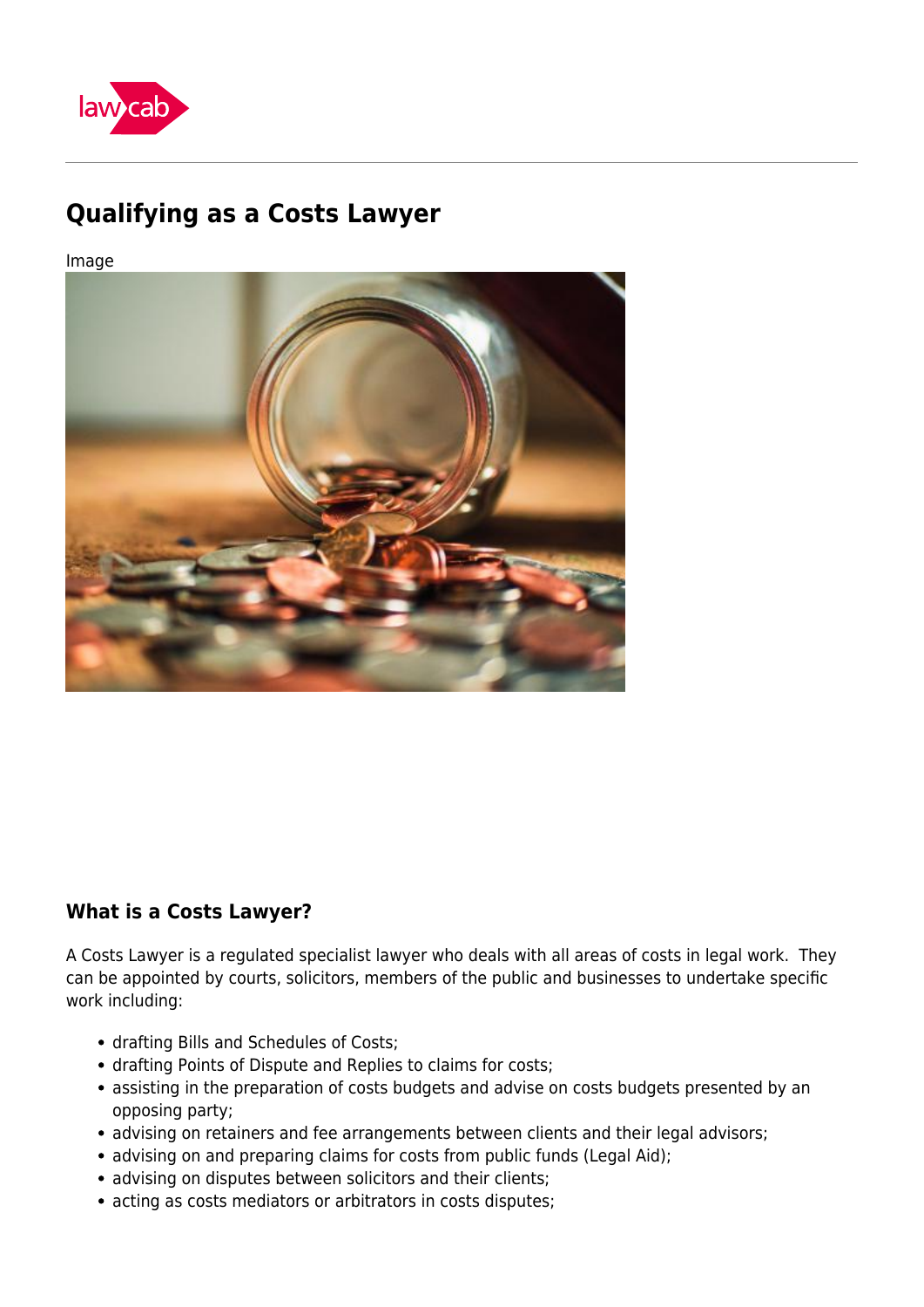As regulated legal professionals, Costs Lawyers are authorised to undertake specific reserved legal activities:

- The conduct of litigation
- The administration of oaths
- The exercise of a right of audience, which means that you could appear in court on behalf of your clients on matters relating to costs.

As a Costs Lawyer you would have a career in law, with a focus on financial analysis. You would have to adhere to a code of conduct, undertake continuing professional development and carry professional indemnity insurance.

## **What does a Costs Lawyer do?**

The work historically derives from the following three key areas:

- Costs between the parties;
- Solicitor and client costs:
- Legal aid/public funding.

Until recently, most of the work you would undertake as a Costs Lawyer would be carried out after the settlement of a matter. More recently, however, the introduction of costs budgeting has meant that Costs Lawyers are an integral part of a case (whichever party is giving the instructions) and, as a Costs Lawyer, you may be heavily involved in the management of the claim from a very early stage right through settlement of the claim and to the conclusion of matters relating to costs.

As a Costs Lawyer, your work is likely to be considerably varied and what work you would undertake would depend upon where you work – this may be in-house in a solicitor's firm, within a firm dealing solely with legal costs or you could work independently. Some Costs Lawyers deal with a particular specialism (i.e. work solely on behalf of claimants or defendants or only take on legal aid work) whilst others may deal with a broad spectrum of work.

### **What will I be doing?**

As a Costs Lawyer, your work could include:

- Advising on retainers and fee arrangements between clients and their legal advisors;
- Assisting in the preparation of costs budgets and advise on costs budgets presented by an opposing party
- Attending Costs and Case Management Conferences
- Advising on costs orders
- Drafting bills of costs and schedules;
- Drafting points of dispute and replies to points of dispute;
- Advising on costs offers and negotiate
- Attending detailed assessment hearings (advocacy)
- Instructing costs counsel to attend detailed assessment hearings
- Attending mediation (ADR)
- Dealing with the outcome of provisional assessment
- Preparing applications relevant to costs including appeals.
- Advising on and preparing claims for costs from public funds (legal aid)
- Advising on disputes between solicitors and their clients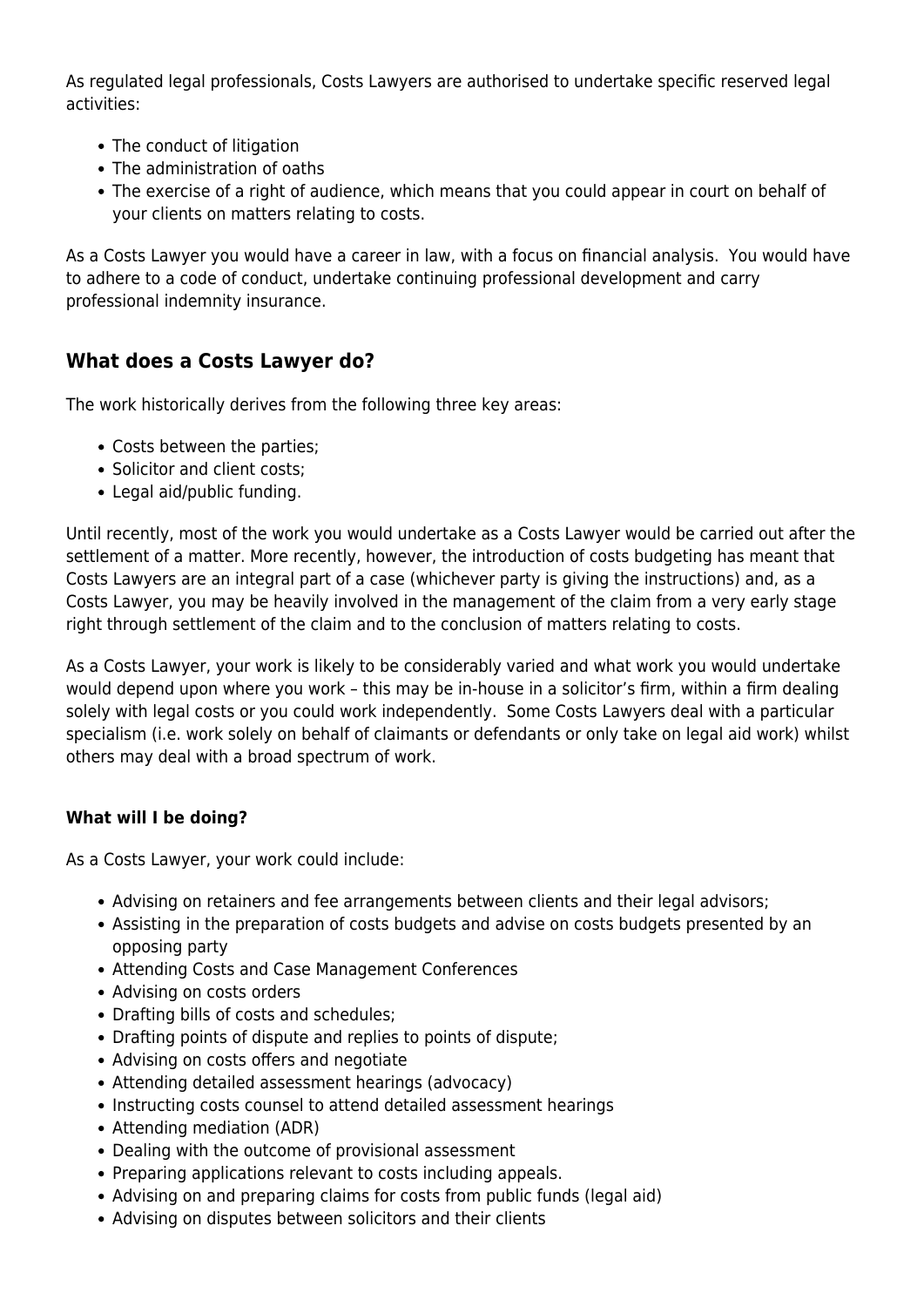Acting as costs mediators or arbitrators in costs disputes

## **How to qualify as a Costs Lawyer**

#### **Entry requirements**

You don't have to be a qualified lawyer, or to have previously studied law, to qualify as a costs lawyer. The basic entry requirements are as follows:

- 1. Four GCSEs at grade C or above, English and Maths being compulsory; or
- 2. Two A level passes and 1 GSCE level to include English; or
- 3. Three AS level passes to include either English or Maths; or
- 4. GNVQ at intermediate or advance level, provided a communications skills element is included; or
- 5. Passed a written aptitude test set by the Association of Costs Lawyers (ACL).

If your first language is not English, or you have not studied your secondary education in English, you may need to demonstrate you have achieved a recognised English language qualification. The minimum International English Language Testing System (IELTS) score required for entry to the programme is 6.0 overall with a minimum 5.5 in each component.

Just like everyone else who applies, mature students need to demonstrate academic ability and commitment to study.

All applicants must be ordinarily domiciled in England and Wales or working permanently in England and Wales.

Find out more about the entry requirements

Image



#### **Requirements of Suitability**

You must declare any information that might affect your suitability to be a trainee costs lawyer/costs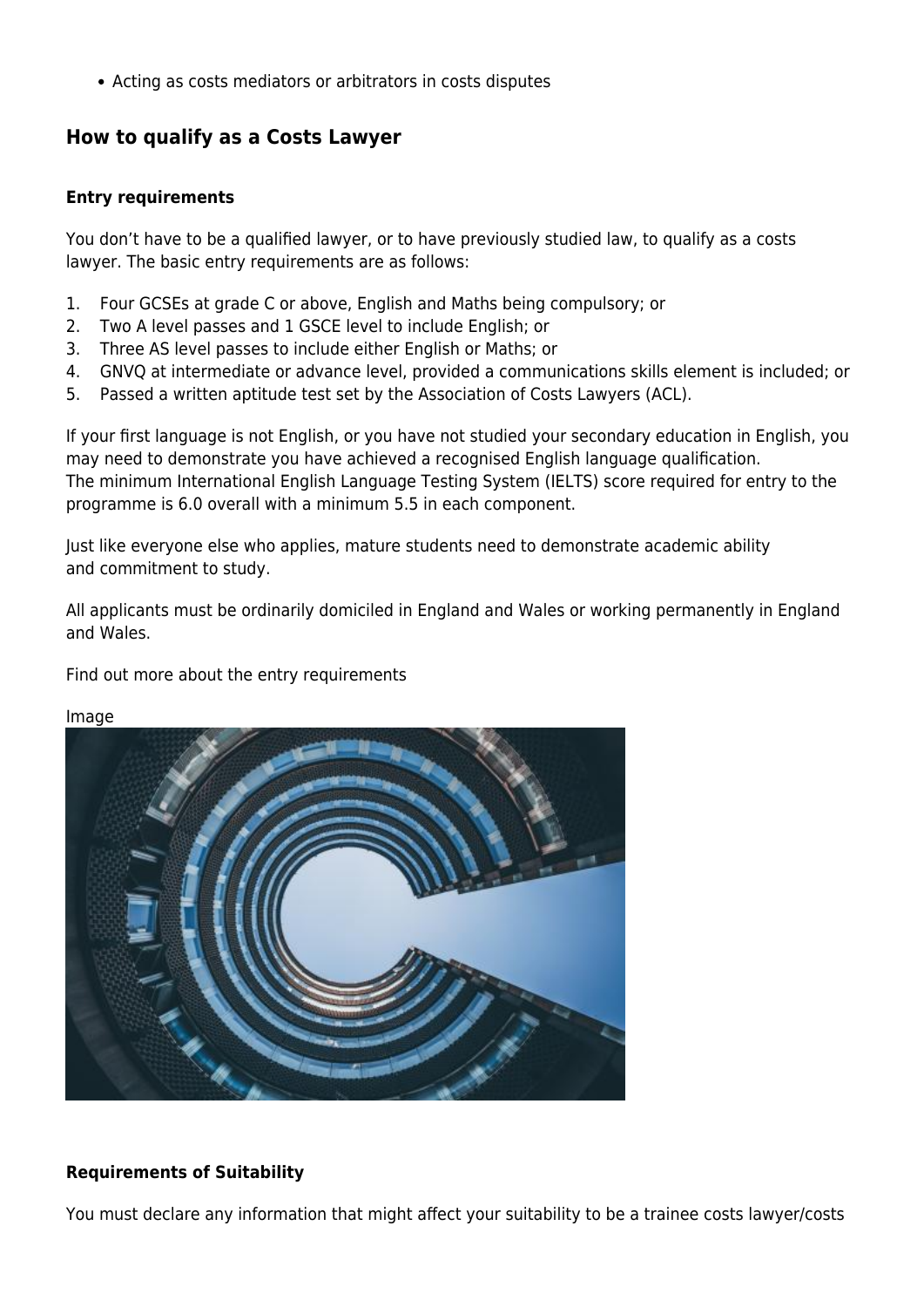lawyer in accordance with the Trainee Costs Lawyer Training Rules 2020, Rule 5. In the event of any declarations ACL Training will consider your suitability and whether any conditions should be imposed. ACL Training may make any required checks including criminal records checks to ensure the suitability of an applicant. Failure to disclose, or the provision of misleading information on an application, can be taken into account by ACL Training when considering your to be a trainee costs lawyer.

#### Image



#### **Qualifying course**

You would need to complete the Costs Lawyers Training Course, run by ACL Training, which is taught at a level six academic qualification standard and includes assignments, compulsory practical seminars and end of unit examinations.

What you study and how long this part of the qualification takes depends on the qualifications you already hold. If you have no previous legal qualifications, you would need to complete all three parts of the course, which is currently three years, but if you have legal qualifications such as a qualifying law degree or Graduate Diploma in Law, you could apply for exemptions.

Find out more about the Costs Lawyers Training Course

#### **Supervised practice**

In addition to completing the course, you would also need to undertake three years of work experience in costs law and practice (Qualifying Experience) to qualify as a costs lawyer. This is work that is of costs nature, or work involving activities that require the application of costs law or procedure. A qualified costs lawyer must have undertaken this work for a period of 3 years or more. This could be as an employee, self-employed or working for a registered charity. The experience can be gained before, during or after study for the costs lawyer qualification, and does not need to be continuous.

Find out more about the supervised practice requirements